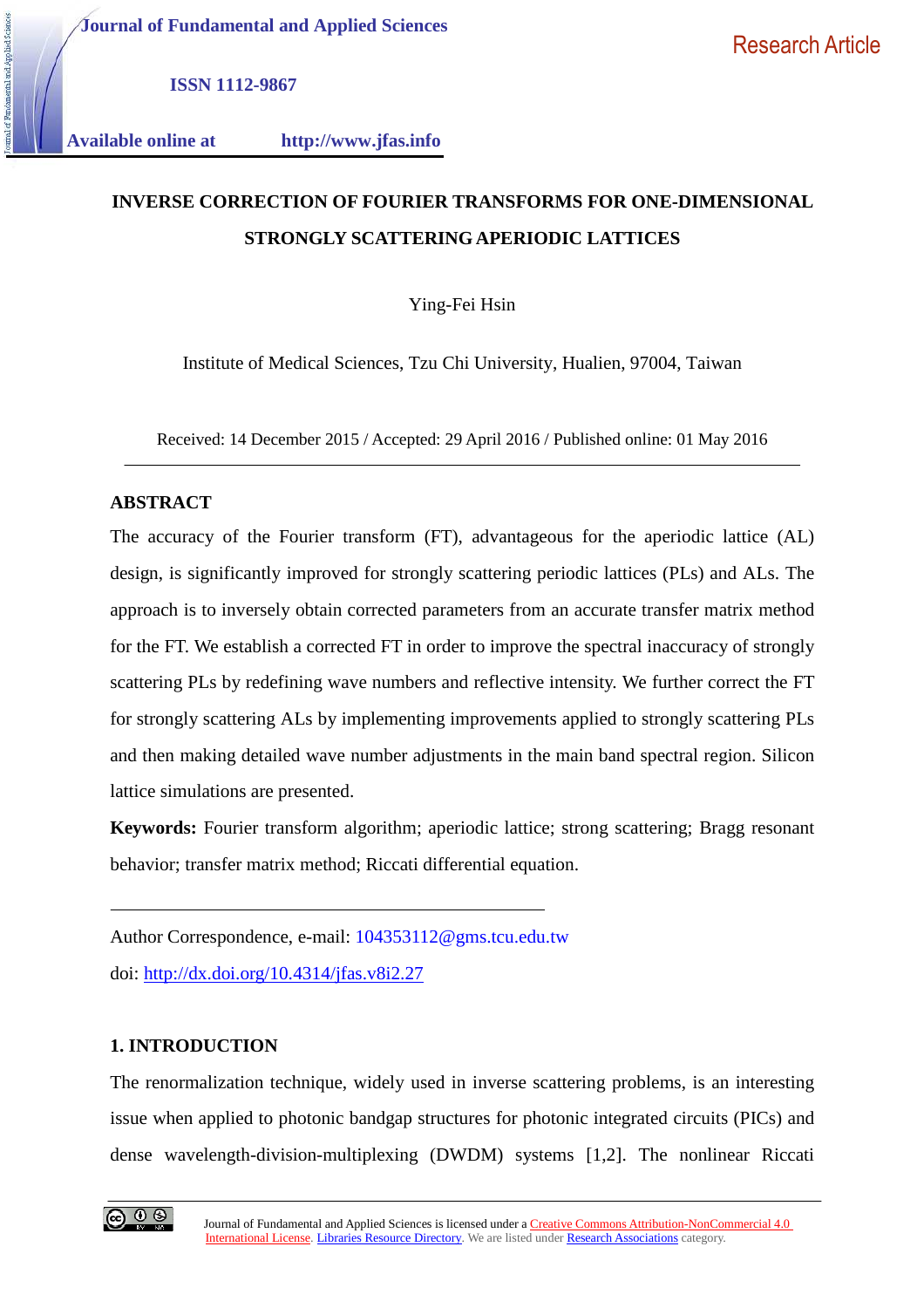differential equation technique, from which the Fourier transform (FT) formula can be derived, is commonly used for reconstruction in scattering conditions [3,4]. Therefore, the relationship between the reflection spectrum and the refractive index for a scattering medium is established by implementing the fast FT or inverse FT formula.

Recently, the aperiodic lattice (AL) was developed as a novel design for the control of light localization and transport properties utilizing the lack of translational symmetry [5,6]. The FT algorithm is particularly useful for inversely calculating an aperiodic grating design from a target reflective spectrum. Some algorithms based on the FT algorithm, such as the Fourier (k-) space design approach, have been investigated for this purpose [7]. Unfortunately, the FT formula suffers from inaccuracy as the scattering strength increases due to phase-accumulation error and predicts a narrower photonic bandgap. An improved FT formula has been investigated for certain cases [8,9]. This improved method uses the Debye–Waller approximation in order to model Bragg resonant behavior of the refractive index and coupling coefficient. However, examples of improved FT algorithms in the literature may overly simplify the resonant refractive index, particularly when Bragg resonant behavior occurs in an aperiodic lattice. Other improvements involve combining the Riccati differential equation with optimization algorithms. Nevertheless, slow iterative schemes for optimization hinder the fast and effective feature of FT calculations [10,11].

As it is widely used in periodic lattice design theory and is particularly useful in aperiodic lattice design [12,13], the accuracy of the FT algorithm under strong scattering conditions is the focus of this paper. We propose an inverse correction approach for the inaccurate FT algorithm in strongly scattering lattices. The proposed scheme employs a conventional Transfer Matrix (TM) method, an accurate algorithm for plotting a reflective spectrum from a refractive index profile, to inversely obtain corrected functions of the inaccurate FT formula. Once a corrected FT formula is achieved, the inverse FT formula is also corrected. We first investigate this corrected approach for the FT of periodic strongly scattering lattices. Corrections to the FT for aperiodic lattices are achieved using our improved approach for periodic lattices, but by making further corrections in the main band spectral region. Several simulations of silicon periodic and aperiodic lattices are presented.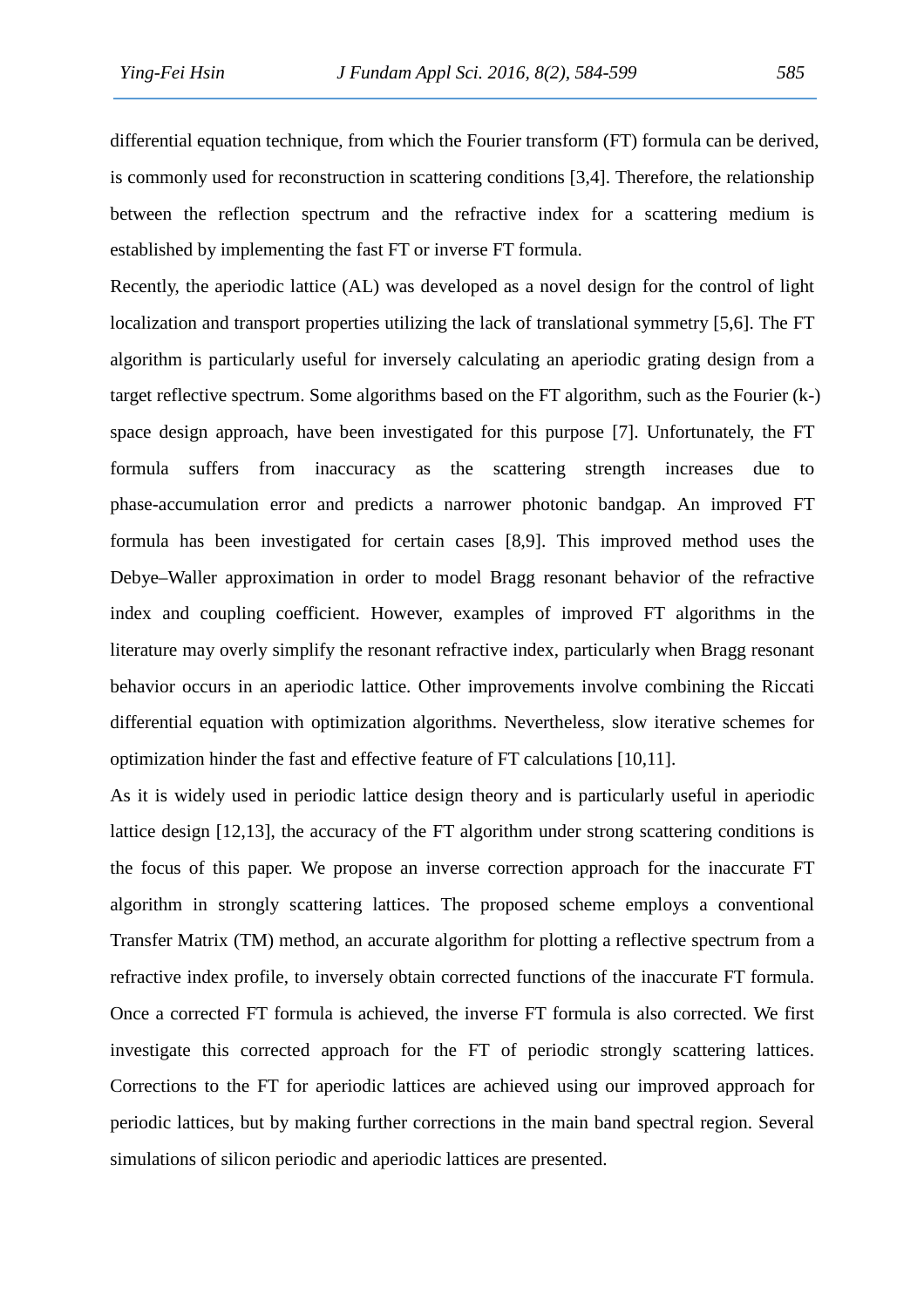### **2. TRANSFER MATRIX METHOD FOR MODELING MULTILAYER FILTERS**

The transfer matrix method (TMM) for modeling the transmission and reflection spectra of multilayer filters was established assuming layer boundary conditions [14,15]. Fig. 1 shows forward and backward traveling fields in several layers.



**Fig.1.** The forward and backward traveling fields in a multilayer filter

The field amplitudes and their derivatives are continuous when the field passes through each layer boundary. Define  $M_n(z)$  to be

$$
M_n(z) = \begin{bmatrix} \exp(-jk_n z) & \exp(jk_n z) \\ -jk_n \exp(-jk_n z) & jk_n \exp(jk_n z) \end{bmatrix}.
$$
 (1)

Therefore, at the first boundary  $(z=a)$ ,

$$
M_1(a)\begin{bmatrix} A \\ B \end{bmatrix} = M_2(a)\begin{bmatrix} C \\ D \end{bmatrix} \implies M_2^{-1}(a)M_1(a)\begin{bmatrix} A \\ B \end{bmatrix} = \begin{bmatrix} C \\ D \end{bmatrix}.
$$
 (2)

Similarly, at the second boundary  $(z=b)$ 

$$
M_2(b) \begin{bmatrix} C \\ D \end{bmatrix} = M_3(b) \begin{bmatrix} E \\ F \end{bmatrix} \implies M_3^{-1}(b) M_2(b) \begin{bmatrix} C \\ D \end{bmatrix} = \begin{bmatrix} E \\ F \end{bmatrix},
$$
 (3)

which results in

$$
M_3^{-1}(b)M_2(b)M_2^{-1}(a)M_1(a)\begin{bmatrix} A \\ B \end{bmatrix} = \begin{bmatrix} E \\ F \end{bmatrix}.
$$
 (4)

For a structure composed of N layers, we define *Y* and *Z* to be field amplitudes in the last layer, equation (4) can then be written as

$$
M_N^{-1}(z_N)M_{N-1}(z_N) \dots M_3^{-1}(b)M_2(b)M_2^{-1}(a)M_1(a)\begin{bmatrix} A \\ B \end{bmatrix} = \begin{bmatrix} Y \\ Z \end{bmatrix}
$$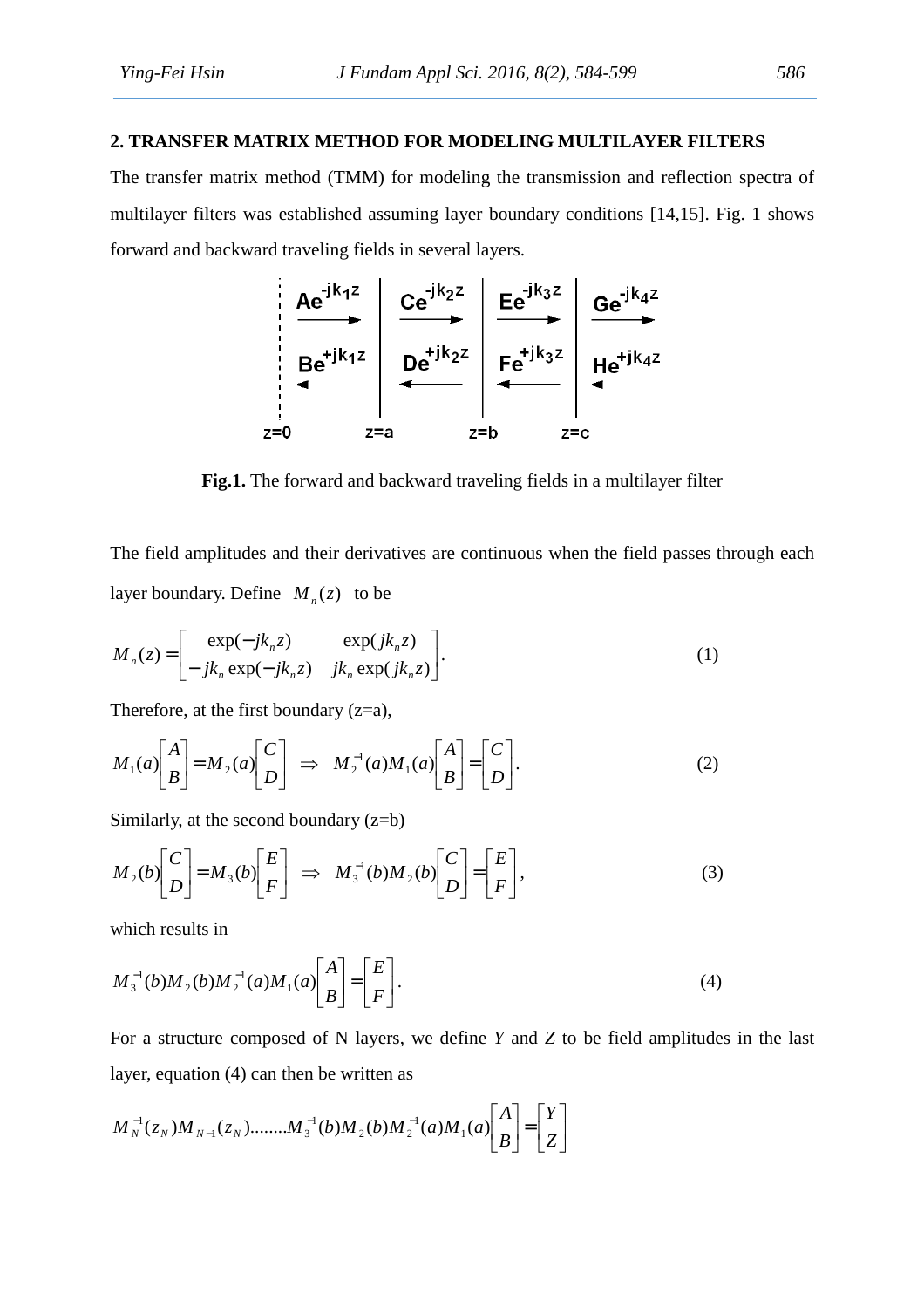$$
\Rightarrow T\begin{bmatrix} A \\ B \end{bmatrix} = \begin{bmatrix} Y \\ Z \end{bmatrix},\tag{5}
$$

where  $T$  is the product of all the individual matrices. The boundary condition is  $z=0$  since there is no wave reflected back in the last layer. Assuming the amplitude of the incident field is 1, equation (5) becomes

$$
T\begin{bmatrix} 1 \\ r \end{bmatrix} = \begin{bmatrix} t \\ 0 \end{bmatrix},\tag{6}
$$

Where t and r are the transmission and reflection coefficient, respectively. Thus, we can derive equations at a particular wavelength:

$$
r = -T_{21}/T_{22}, \quad t = T_{11} + T_{12}r \tag{7}
$$

Transmission and reflection spectra are then obtained by performing calculations under different wavelength conditions.

### **3. ACCURATE FT IN WEAKLY SCATTERING PERIODIC LATTICES**

The Riccati equation derived by Jaggard and Kim [3] can be expressed as

$$
\frac{dr(z,k_0)}{dz} = \frac{1}{2} [1 - r^2(z,k_0)] \frac{d}{dz} \{ \ln[k(z)] \} - 2ik(z)r(z,k_0),
$$
\n(8)

where 
$$
k(z) = \begin{cases} k_0, & z < 0 \\ k_0 n(z), & z \ge 0 \end{cases}
$$
 (9)

 $k(z)$  is the local wave number, and  $k_0$  is its free-space value. From the Riccati equation, the complex reflection coefficient  $r(k_0)$  at all wave numbers  $k_0$  is found from the knowledge of the refractive index. Dividing Eq. (8) by a factor  $[1 - r^2(z, k_0)]$  yields the equation

$$
\frac{1}{[1 - r^2(z, k_0)]} \frac{dr(z, k_0)}{dz} = \frac{1}{2} \frac{d}{dz} \{ \ln[k(z)] \} - \frac{2ik(z)r(z, k_0)}{[1 - r^2(z, k_0)]}.
$$
\n(10)

Defining a new variable  $\hat{r}(z, k_0) \equiv \tanh^{-1}[r(z, k_0)] \approx r(z, k_0)[1 - r^2(z, k_0)]^{-1}$ 2  $_{0}$ <sub>U</sub>  $_{\sim}$   $_{\sim}$   $_{\sim}$   $_{\sim}$   $_{\sim}$   $_{\sim}$   $_{\sim}$   $_{\sim}$   $_{\sim}$   $_{\sim}$   $_{\sim}$   $_{\sim}$   $_{\sim}$   $_{\sim}$   $_{\sim}$   $_{\sim}$   $_{\sim}$   $_{\sim}$   $_{\sim}$   $_{\sim}$   $_{\sim}$   $_{\sim}$   $_{\sim}$   $_{\sim}$   $_{\sim}$   $_{\sim}$   $_{\sim}$   $_{\sim}$   $_{\sim}$   $_{\sim}$   $_{$ 1  $\hat{r}(z, k_0) \equiv \tanh^{-1}[r(z, k_0)] \approx r(z, k_0)[1 - r^2(z, k_0)]^{-1}$  and inserting it into Eq. (10) yields  ${\ln [n(z)]} - 2ik_0 n(z)\hat{r}(z, k_0)$ 2  $\hat{r}(z, k_0) = 1$  $\frac{\partial^2}{\partial t^2} = \frac{1}{2} \frac{d}{dt} \left\{ \ln[n(z)] \right\} - 2ik_0 n(z) \hat{r}(z, k_0)$ *dz d dz*  $\frac{d\hat{r}(z,k_0)}{dt} = \frac{1}{2} \frac{d}{dt} \{ \ln[n(z)] \} - 2ik_0 n(z)\hat{r}(z,k_0).$  (11)

Eq. (11) becomes a linear equation in the new variable  $\hat{r}(z, k_0)$ , with solution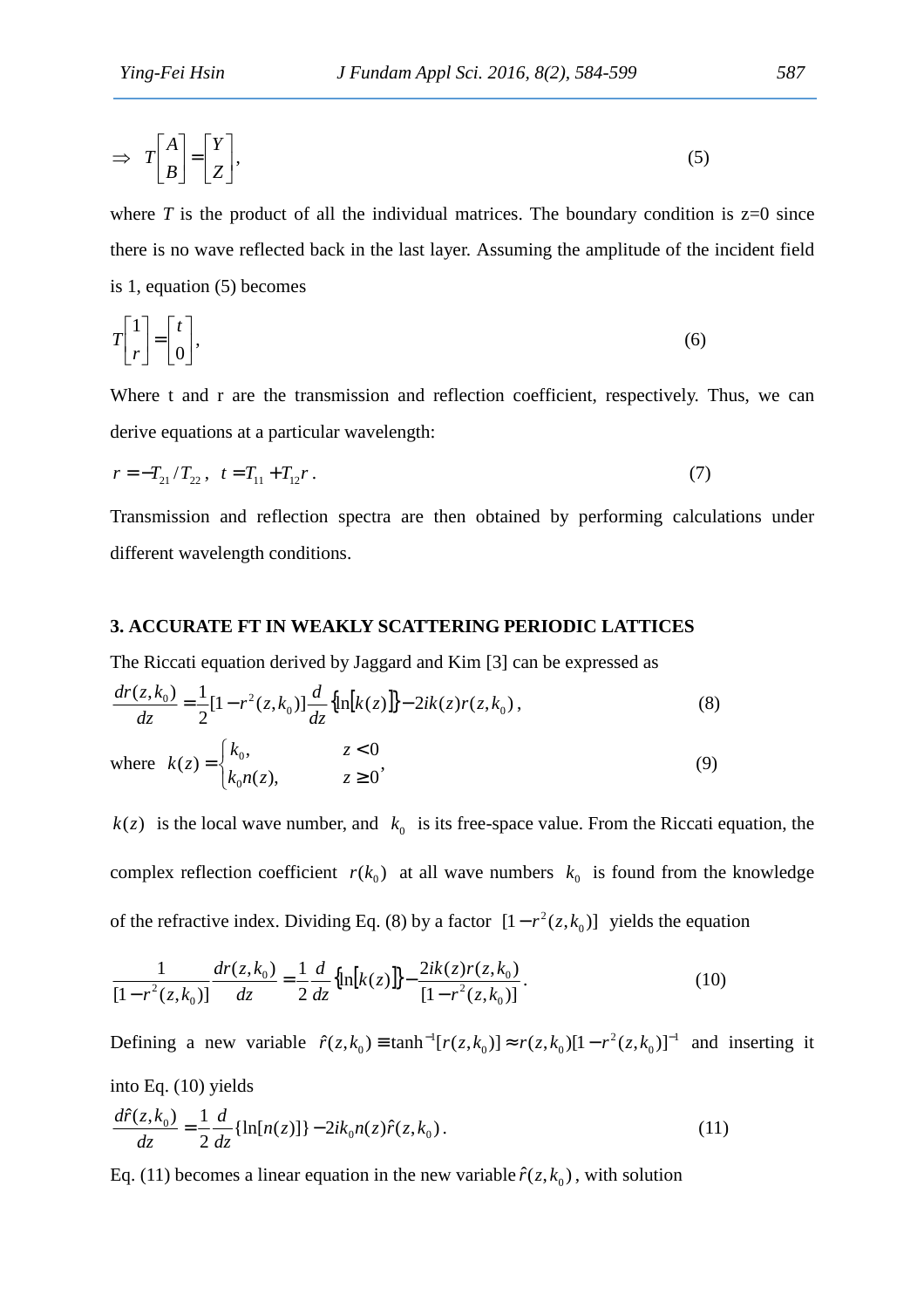$$
\hat{r}(k_0) = -\frac{1}{2} \int_0^\infty \frac{d}{dz''} \{ \ln[k(z'')] \} \exp\left( 2ik_0 \int_0^{z''} n(z) dz \right) dz''.
$$
\n(12)

Therefore, restoring  $r(k_0)$  from  $\hat{r}(k_0) \equiv \tanh^{-1}[r(k_0)]$ 1  $\hat{r}(k_0) \equiv \tanh^{-1}[r(k_0)]$  to yield the equation

$$
r(k_0) = \tanh\left[-\frac{1}{2}\int_0^{\infty} \frac{d}{dz''}\{\ln[k(z'')]\}\exp\left(2ik_0\int_0^{z''} n(z)dz\right)dz''\right].
$$
 (13)

Rewriting Eq. (13) by replacing  $n = \sqrt{\varepsilon}$ , we get

$$
r(k_0) = \tanh\left[-\frac{1}{4}\int_0^\infty \frac{1}{\mathcal{E}(x)}\frac{d\mathcal{E}(x)}{dx} \exp\left(2ik_0\int_0^x n(z)dz\right)dx\right].
$$
 (14)

An acceptable approximation under weakly scattering lattice conditions is to take  $\varepsilon(x)$  outside of the integral as  $\overline{n}^2$ . Accordingly,

$$
r(k_0) = \tanh\left[\frac{1}{4\overline{n}^2}\int_0^\infty \frac{d\mathcal{E}(x)}{dx} \exp\left(2ik_0\int_0^x n(z)dz\right)dx\right].
$$
 (15)

This equation is the Fourier transform implemented through the following sections, and Eq. (15) is accurate in weakly scattering photonic lattices but inaccurate under strong scattering conditions.

# **4. CORRECTION OF FOURIER TRANSFORM FOR PERIODIC LATTICES WITH A HIGH-CONTRAST REFRACTIVE INDEX**

#### **4.1. Principle for periodic lattices**

Figure 2 shows a typical inaccurate reflective spectrum of a FT for strongly scattering lattices, calculated by equation (15). Compared with the TMM, this inaccurate FT shows a narrower bandwidth, wider sub-bandwidths on both sides, and a weaker reflectivity in some cases. We propose to improve the FT using Eq. (15) by using an accurate TMM as the target spectrum to inversely adjust the amplitude term by adding a *Weightfactor* and redefining the wave number  $k(z)$  in the phase term. Accordingly, we first define f1, f2,... and F1, F2,... in order to express the minimum points of the left and right sides of the original FT profile. We also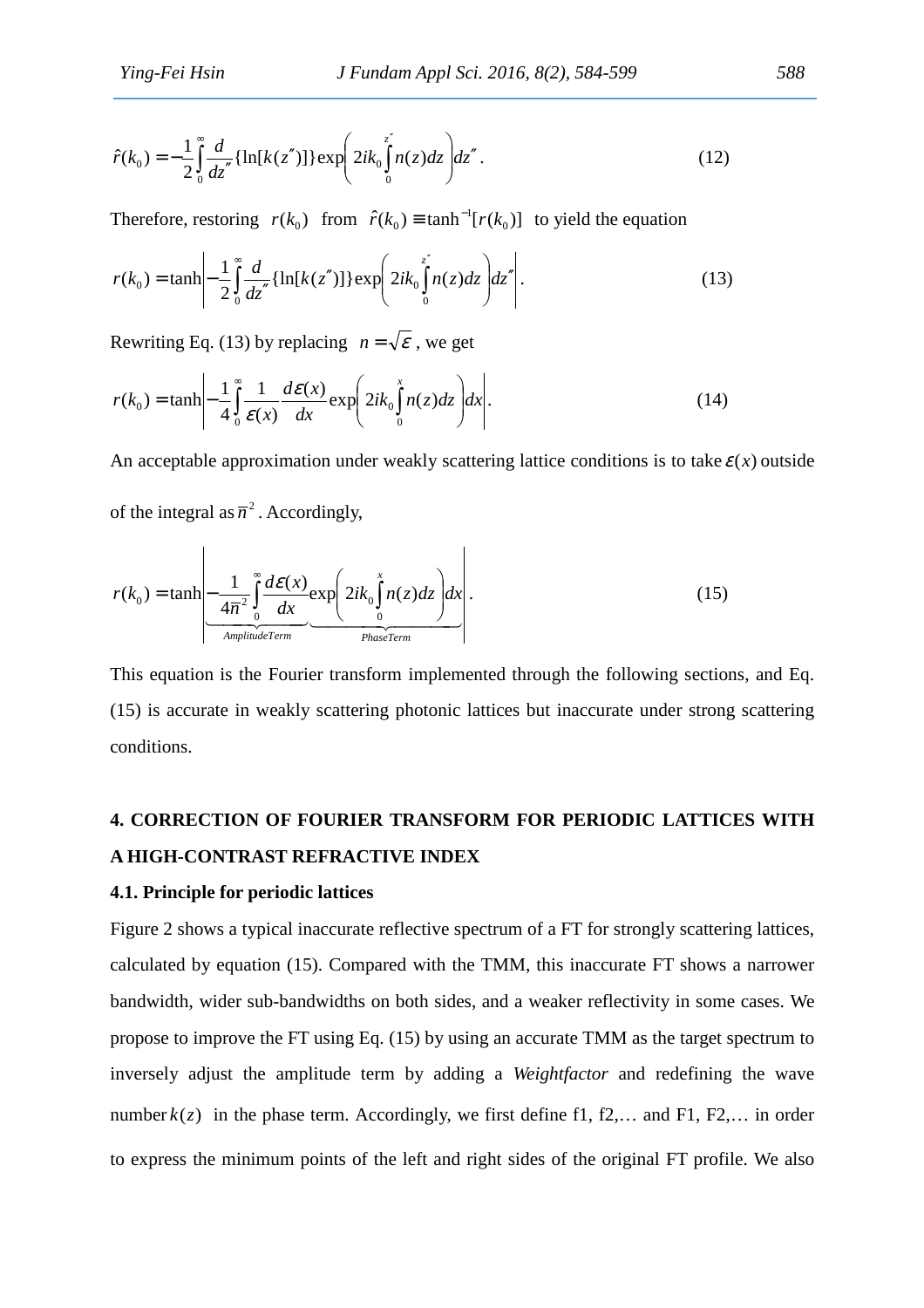

define t1, t2,… and T1, T2,… on the left and right sides for the TMM profile (see Figure 2).

**Fig.2.** A typical inaccurate spectrum from the original FT formula

After identifying the minimum points, we establish

$$
\lambda_{s} = \frac{\lambda_{s}}{\lambda_{s}} + \frac{\lambda_{s}}{\lambda_{s}} = \frac{\lambda_{s}}{\lambda_{s}} + \frac{\lambda_{s}}{\lambda_{s}} = \frac{\lambda_{s}}{\lambda_{s}} + \frac{\lambda_{s}}{\lambda_{s}} = \frac{\lambda_{s}}{\lambda_{s}} + \frac{\lambda_{s}}{\lambda_{s}} = \frac{\lambda_{s}}{\lambda_{s}} + \frac{\lambda_{s}}{\lambda_{s}} = \frac{\lambda_{s}}{\lambda_{s}} + \frac{\lambda_{s}}{\lambda_{s}} = \frac{\lambda_{s}}{\lambda_{s}} + \frac{\lambda_{s}}{\lambda_{s}} = \frac{\lambda_{s}}{\lambda_{s}} + \frac{\lambda_{s}}{\lambda_{s}} = \frac{\lambda_{s}}{\lambda_{s}} + \frac{\lambda_{s}}{\lambda_{s}} = \frac{\lambda_{s}}{\lambda_{s}} + \frac{\lambda_{s}}{\lambda_{s}} = \frac{\lambda_{s}}{\lambda_{s}} + \frac{\lambda_{s}}{\lambda_{s}} = \frac{\lambda_{s}}{\lambda_{s}} + \frac{\lambda_{s}}{\lambda_{s}} = \frac{\lambda_{s}}{\lambda_{s}} + \frac{\lambda_{s}}{\lambda_{s}} = \frac{\lambda_{s}}{\lambda_{s}} + \frac{\lambda_{s}}{\lambda_{s}} = \frac{\lambda_{s}}{\lambda_{s}} = \frac{\lambda_{s}}{\lambda_{s}} + \frac{\lambda_{s}}{\lambda_{s}} = \frac{\lambda_{s}}{\lambda_{s}} = \frac{\lambda_{s}}{\lambda_{s}} = \frac{\lambda_{s}}{\lambda_{s}} = \frac{\lambda_{s}}{\lambda_{s}} = \frac{\lambda_{s}}{\lambda_{s}} = \frac{\lambda_{s}}{\lambda_{s}} = \frac{\lambda_{s}}{\lambda_{s}} = \frac{\lambda_{s}}{\lambda_{s}} = \frac{\lambda_{s}}{\lambda_{s}} = \frac{\lambda_{s}}{\lambda_{s}} = \frac{\lambda_{s}}{\lambda_{s}} = \frac{\lambda_{s}}{\lambda_{s}} = \frac{\lambda_{s}}{\lambda_{s}} = \frac{\lambda_{s}}{\lambda_{s}} = \frac{\lambda_{s}}{\lambda_{s}} = \frac{\lambda_{s}}{\lambda_{s}} = \frac{\lambda_{s}}{\lambda_{s}} = \frac{\lambda_{s}}{\lambda_{s}} = \frac{\lambda_{s}}{\lambda_{s}} = \frac{\lambda_{s}}{\lambda_{s}} = \frac{\lambda_{s}}{\lambda_{s}} = \frac{\lambda_{s}}{\lambda_{s}} = \frac{\lambda_{s}}{\lambda_{s}} = \frac{\lambda_{s}}{\lambda_{s}} = \frac{\lambda_{s}}{\lambda_{s}} = \frac{\lambda_{s}}{\lambda_{s}} = \frac{\lambda_{s}}{\lambda_{s}} =
$$

Eqs. (16) and (17) indicate how the wave number in each spectral point should be adjusted. The purpose of  $\lambda_{\text{B}} \cdot \text{shift}_{\text{B}} R$  and  $\lambda_{\text{B}} \cdot \text{shift}_{\text{B}} L$  is to expand the bandwidth; ADJ \_ R and *ADJ* \_ *L* determine the degree of width adjustment of the sub-bandwidths on both sides. Here,  $k(z) = 2\pi n/\lambda$  is one of the target parameters to adjust in the FT.

Hence, the original FT is rewritten as

For 
$$
\lambda > (\lambda \_shift\_R + \lambda_{Bragg})
$$
,  
\n
$$
r(\lambda_R) = \tanh \left| -\frac{1}{4\overline{n}^2} \int_0^{\infty} \frac{d\epsilon(x)}{dx} \times Weightfactor \times \exp\left( 2i \left( \frac{2\pi}{\lambda_R^a} \right) \int_0^x n(z) dz \right) dx \right|;
$$
\n(18)  
\nFor  $(\lambda_{Bragg} - \lambda \_shift\_L) \le \lambda \le (\lambda_{Bragg} + \lambda \_shift\_R),$   
\n
$$
r(\lambda) = r(\lambda_{Bragg}) ;
$$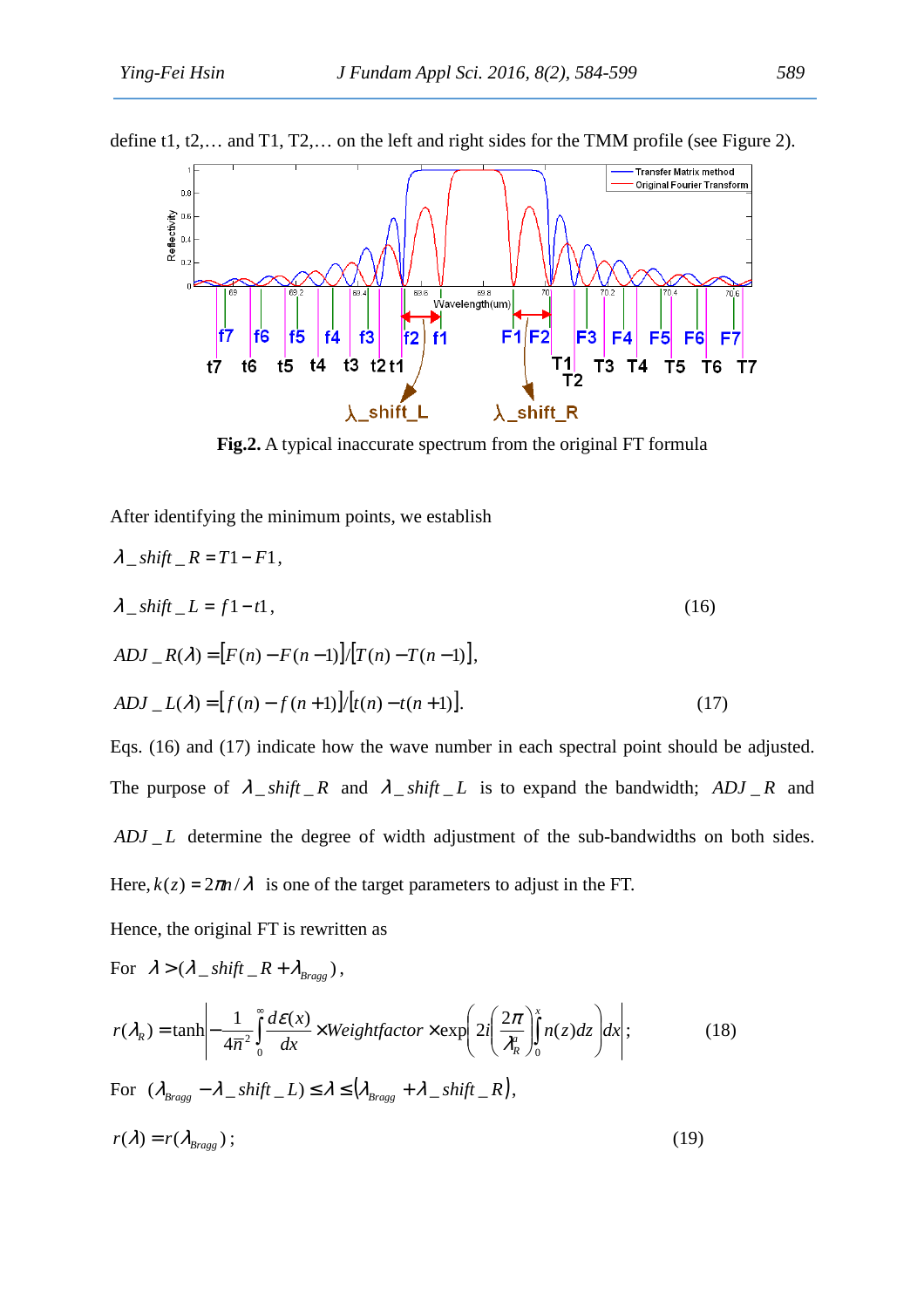For  $\lambda < (\lambda_{Brago} - \lambda \_ shift \_L)$ ,

$$
r(\lambda_L) = \tanh\left[-\frac{1}{4\overline{n}^2}\int_0^\infty \frac{d\mathcal{E}(x)}{dx} \times Weightfactor \times \exp\left(2i\left(\frac{2\pi}{\lambda_L^a}\right)_0^\infty n(z)dz\right)dx\right].
$$
 (20)

Here,  $\lambda_{\text{Brass}}$  is the Bragg wavelength, and

$$
\lambda_R^a = (\lambda_R - \lambda_{R-1}) \times ADJ_R(\lambda_R) + \lambda_{R-1}^a,
$$
  

$$
\lambda_L^a = \lambda_{L+1}^a - (\lambda_{L+1} - \lambda_L) \times ADJ_L(\lambda_L).
$$
 (21)

Eq. (21) reveals the adjusted magnitude of the wavelength (wave number) in each spectral point. The initial values of  $\lambda_{R-1}$  and  $\lambda_{R-1}^a$  are  $(\lambda \_shift \_R + \lambda_{Bragg})$ . The initial values of  $\lambda_{L+1}$  and  $\lambda_{L+1}^a$  are  $(\lambda_{Bragg} - \lambda \_shift \_L)$ . In addition,  $(\lambda_R - \lambda_{R-1})$  and  $(\lambda_{L+1} - \lambda_L)$  indicate the resolution distance of the wavelengths. The *Weightfactor* parameter adjusts the reflectivity. Here,  $\lambda \_shift \_L$ ,  $\lambda \_shift \_R$ , *Weightfactor*,  $ADJ \_R$  and  $ADJ \_L$  are obtained according to the accurate spectrum of the TMM.

### **4.2. Simulation results**

We verify our corrected FT using examples of silicon periodic gratings under strongly scattering conditions for DWDM systems. We used the MATLAB environment for all calculations. The first example is shown in Fig. 3(a). The total length of the periodic grating is 11.428 µm with 49 period numbers and 233.22 nm for the periodic pitch width. Within each period, the grating is composed of two types of refractive index: 1.86 corresponding to a width of 29.9nm and 3.47 corresponding to a width of 203.32 nm. The difference between the two refractive indices ∆*n* is 1.61. The central Bragg wavelength of this filter is 1543 nm. After calculating through the TMM and the original FT in order to inversely establish the corrected FT, the reflection profile of the spectrum is successfully adjusted by increasing *Weightfactor*  to 1.4475 and setting 24.384 nm and 70.715 nm for  $\lambda$  shift L and  $\lambda$  shift R, respectively.  $ADJ_R$  and  $ADJ_L$  are also provided to readjust new wave numbers. In the profile of the corrected FT, the maximum points of the bandwidth and sub-bandwidths on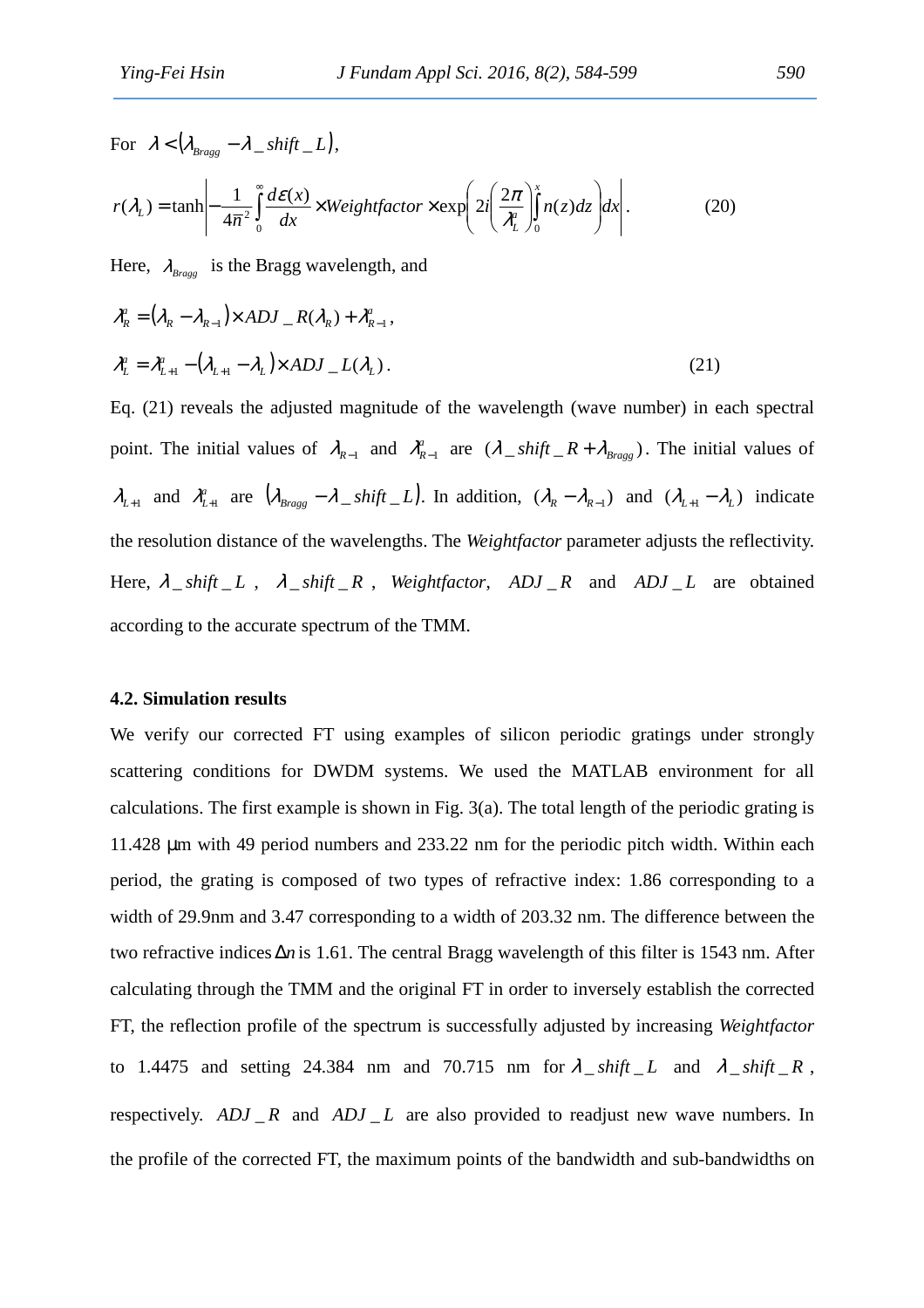

both sides meet the maximum points of that in the profile of the TMM, showing that the designated wavelengths for filtering are correctly presented after correction.

**Fig.3.** A comparison of the corrected FT with the TMM and the original FT. (a) Periodic grating with 49 periods. (b) Periodic grating with 18 periods

In the second example, a periodic grating with 18 periods and a 235.6 nm period width is presented. The total length of this grating is 4.2408 µm. Each period consists of two refractive indices: 3.47 and 2.2. For each period, the refractive index of 3.47 corresponds to a width of 197.6 nm and 2.2 corresponds to a width of 38 nm. Here, ∆*n* is then 1.27. The central Bragg wavelength is located at 1554 nm. By calculating TMM and the original FT, the corrected parameters are found as 1.4715 for *Weightfactor*, 15.367 in  $\lambda$  *shift*  $L$ , 42.485 in  $\lambda$ <sub>-</sub>*shift*<sub>-</sub> $R$ , and the database of  $ADJ$ <sub>-</sub> $R$  and  $ADJ$ <sub>-</sub> $L$  are found to generate the corrected FT. This second example shows that the profile from the corrected FT coincides with that from the TMM, as shown in Fig. 3(b). The two simulation results preliminarily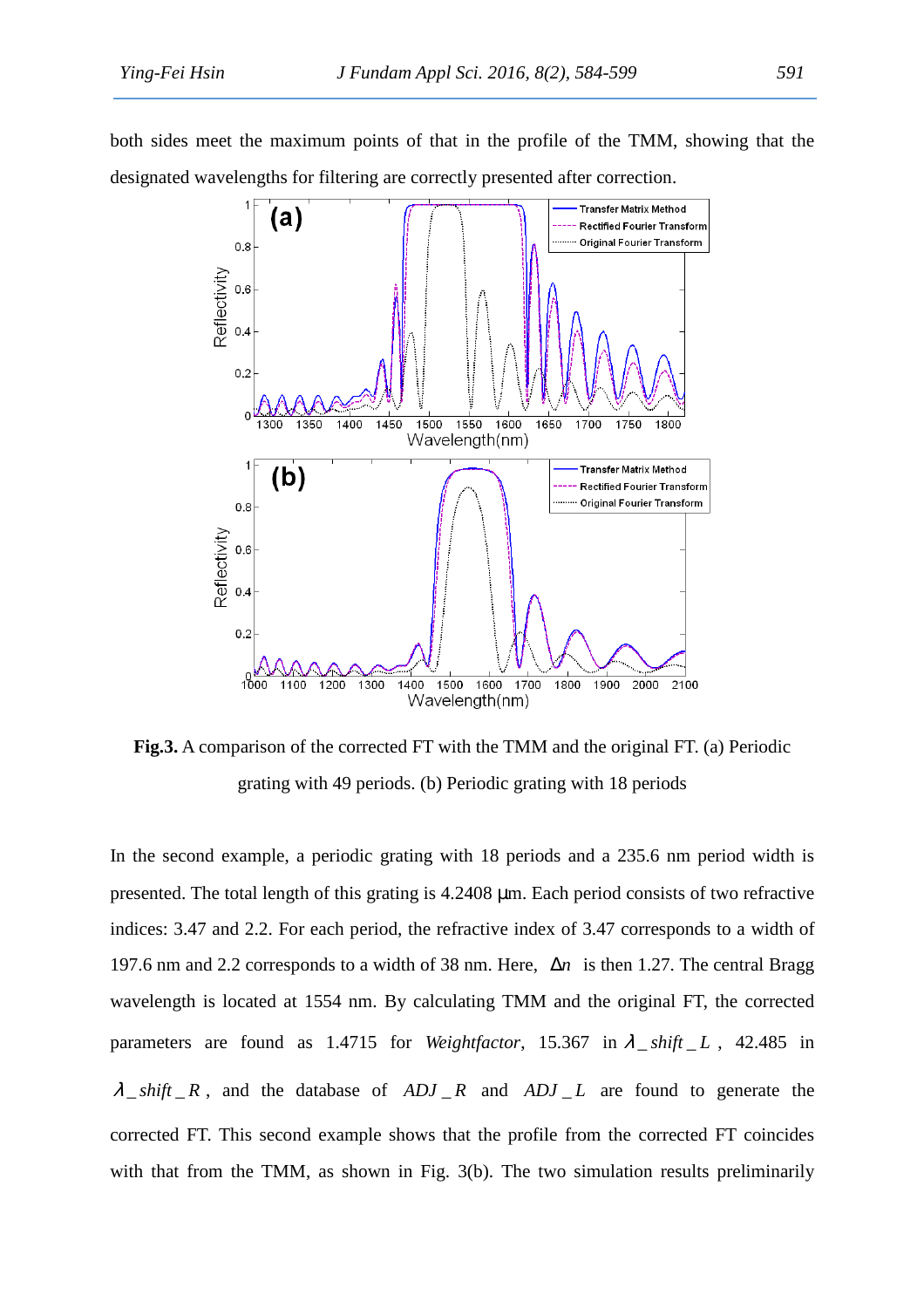demonstrate the accuracy of the proposed correction to the FT formula, which presents the desired wavelength correctly from a periodic grating.

## **5. CORRECTION OF THE FOURIER TRANSFORM FOR APERIODIC LATTICES WITH A HIGH -CONTRAST REFRACTIVE INDEX**

When considering an aperiodic grating design, the FT is the principal and rapid algorithm for generating aperiodic sequences of lattices from a target spectrum. The simulated annealing (SA) optimization algorithm is one of the design theories developed based on the FT [7]. Fig. 4(a) shows an aperiodic structure designed by applying an SA algorithm. Each vertical line in the structure corresponds to a narrow, low refractive index slot.  $\Lambda$  is the minimum slot separation. All parameters of this aperiodic lattice (AL) are the same as that in Fig. 3(a) except that certain periodic sequences are broken by defects in order to obtain aperiodicity. The spectrum of this AL is displayed in Fig. 4(b), where we observe two separate profiles: TMM (blue line) and FT (red dotted line). The separation profiles of the blue and red dotted lines reveal the inaccuracy of the original FT for strongly scattering aperiodic gratings.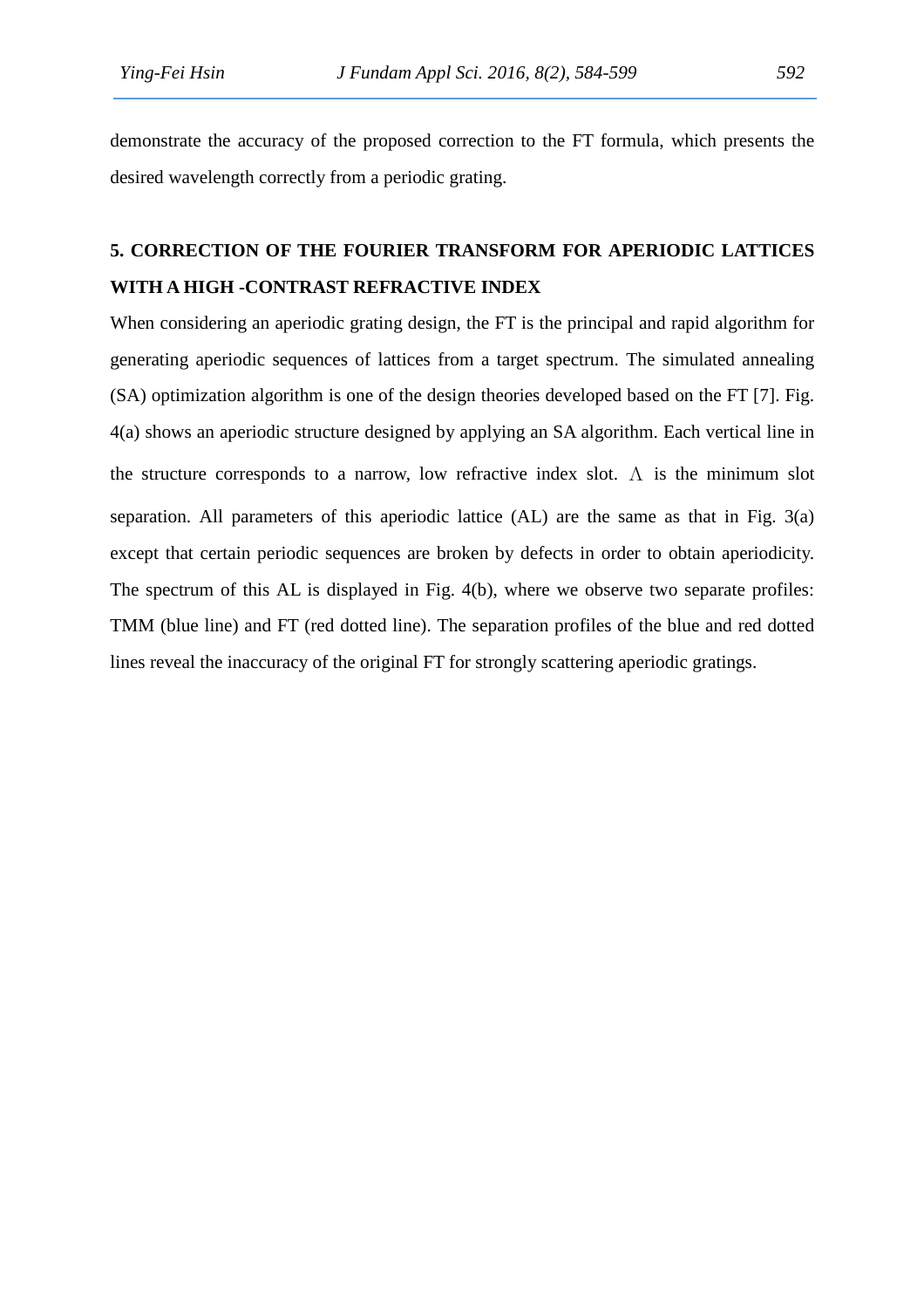

**Fig.4.** (a) An aperiodic design. Vertical lines represent narrow, low refractive index slots. (b) The rough spectral correction in the black dotted line corresponds to the spectrum of the aperiodic grating, plotted using the corrected FT of periodic gratings

In this section, we further improve on the FT in order to accommodate aperiodic lattices (AL) under strong scattering conditions. First, the proposed rectified FT algorithms for correction of the periodic lattice in Fig. 3(a) is applied to the aperiodic grating, and the corresponding result is illustrated in black dotted line shown in Fig. 4(b). According to the spectral result, the wavelengths of the sub-bandwidths on both sides are nearly adjusted to the right wavelengths when comparing with the profile of the original FT. Modeling reveals a significant improvement of the sub-bandwidths on both sides in the spectral correction. For identical parameters other than aperiodic defects, using the corrected FT of this periodic grating to implement corrections to aperiodic gratings with aperiodic defects results in sub-bandwidths on both sides nearly identical to that of the accurate TMM, in particular regarding the location of the wavelength of each peak. In the next section, we investigate the corrections to the main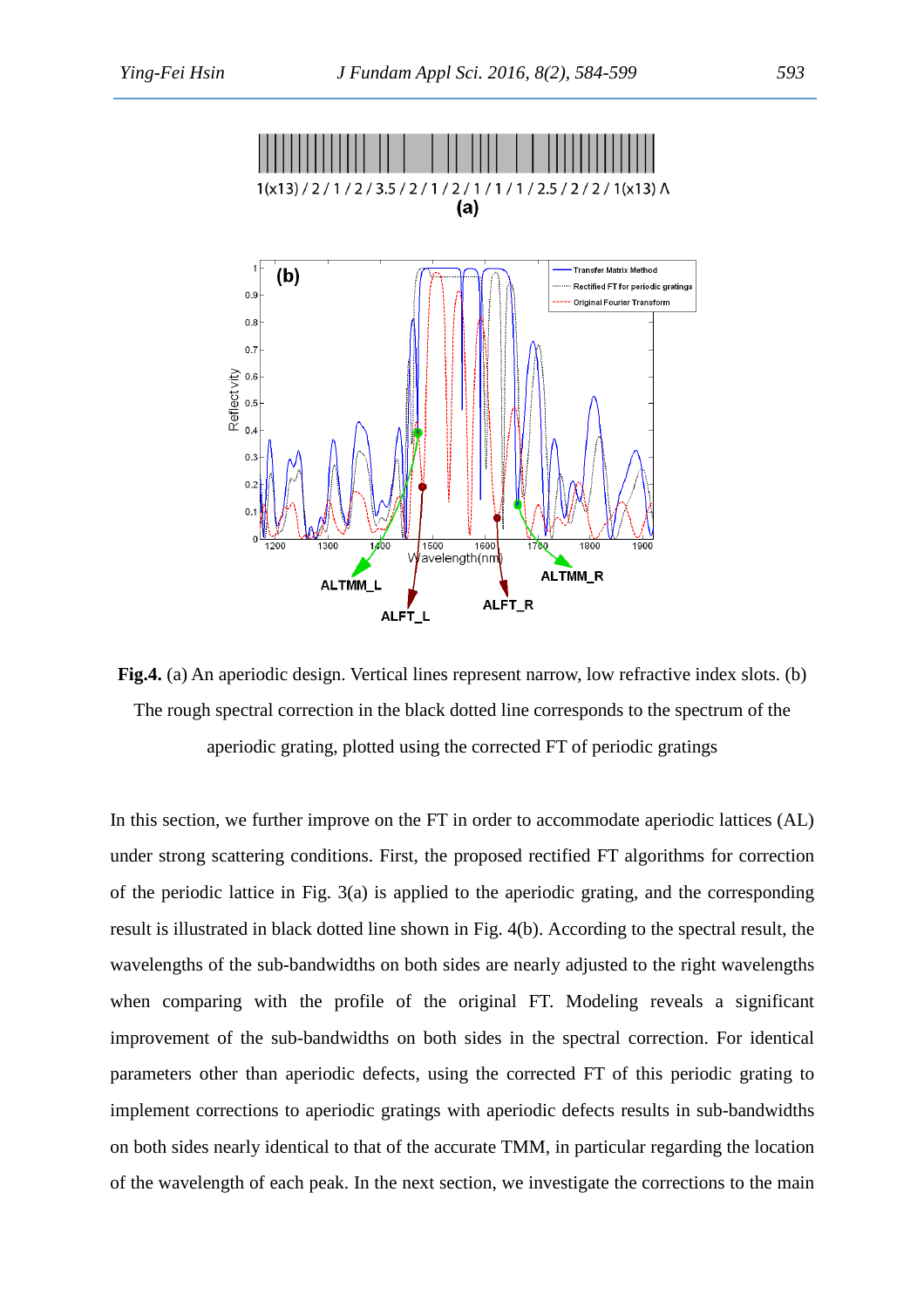bandwidth, where the corrected FT for periodic gratings is clearly inapplicable for aperiodic gratings.

## **5.1. Principle of correction for aperiodic lattices**

In order to establish a corrected FT for aperiodic lattices, we first define the parameters as shown in Fig. 4. The left and right minimum extreme points on the TMM profile in the main band region are defined as  $ALTMM \_L$  and  $ALTMM \_R$ . The definition of  $ALFT \_L$ and  $ALFT$   $\overline{R}$  are the left and right minimum extreme points of the original FT profile in the main band region. Thus, we obtain the proportion of wavelength adjustment *main* \_adj:

$$
main\_adj = (ALFT\_R - ALFT\_L)/(ALTMM\_R - ALTMM\_L). \tag{22}
$$

Eq. (22) provides the required adjusted wavelength magnitude at each spectral point. We then add an additional formula towards the main band region for the improved FT for aperiodic lattices:

For  $ALTMM$   $L \leq \lambda \leq ALTMM$  R,

$$
r(\lambda_{\text{main}}) = \tanh\left[-\frac{1}{4\overline{n}^2}\int_0^{\infty}\frac{d\epsilon(x)}{dx} \times Weightfactor \times \exp\left(2i\left(\frac{2\pi}{\lambda_{\text{main}}^a}\right)\int_0^x n(z)dz\right)dx\right],
$$
 (23)

where 
$$
\lambda_{\text{main}}^a = \lambda_{\text{main}-1}^a + (\lambda_{\text{main}} - \lambda_{\text{main}-1}) \times \text{main}_- adj(\lambda_{\text{main}}).
$$
 (24)

The initial values of  $\lambda_{main-1}$  and  $\lambda_{main-1}^a$  are  $ALTMM \_L$ , and  $(\lambda_{main} - \lambda_{main-1})$  is the wavelength resolution distance.

The improved FT for strongly scattering aperiodic gratings is summarized as follows:

Find the periodic grating (PG) having an equivalent total length to the target aperiodic grating, and such that both periodic and aperiodic gratings have the same unit pitch length.

Calculate the corrected FT of the PG using Eqs. (16)-(21).

Implement the corrected FT of the PG to the initially corrected calculation of the target aperiodic grating.

(4) Calculate the corrected FT in the main band region using Eqs.  $(22)-(24)$  to establish the corrected FT of the AG, and implement it in order to adjust the inaccurate spectrum of the target aperiodic grating.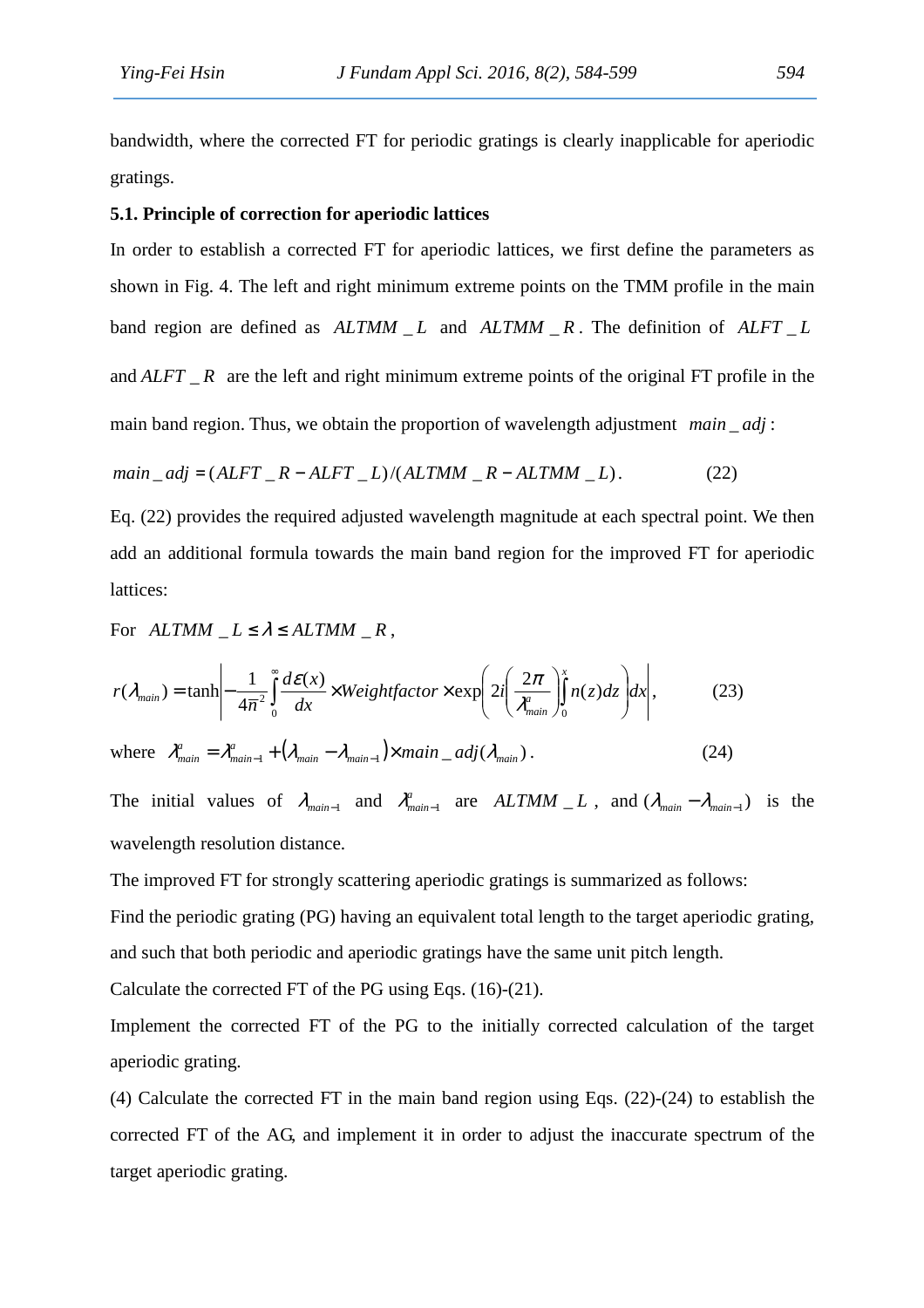#### **5.2. Simulation results**

Following the previous example of a periodic grating in Fig. 3(a), we now break some periodic sequences in order to create aperiodic structures, alter the total length, and perform simulations to verify the proposed corrected FT of aperiodic gratings. The unit pitch width, the two refractive indices with their occupied widths, the difference between the two refractive indices, and the central Bragg wavelength gratings remain the same as that in Fig. 3(a). The only variable is the period number that results in a certain total length.

The first example is an aperiodic grating with pitch distribution shown in Fig. 5(a.1). The total length of this aperiodic grating is 11.428  $\mu$  m, the same as that in Fig. 4. The corresponding spectrum of this aperiodic grating, plotted using the corrected FT for aperiodic gratings, is shown in Fig. 5(a.2). In comparison with the profile from the original, inaccurate FT, our proposed correction for aperiodic gratings increases the accuracy of the spectrum. The peaks of the three modes located at accurate wavelengths in the main band region are the greatest improvement of our corrected FT of aperiodic gratings.

In the second example, we maintain the same total length as that in Fig.  $5(a,1)$ , but use different pitch distributions shown in Fig. 5(b.1). Fig. 5(b.2) displays its spectrum. The profile from the corrected FT for aperiodic gratings nearly matches that of the accurate profile from TMM, in particular for peaks of the four modes in the main band region located at accurate wavelengths.

In the third example, we reduce the total length of the aperiodic grating to 8.163  $\mu$  m. The pitch distribution is shown in Fig. 5(c.1). The spectrum of this short aperiodic grating is illustrated in Fig. 5(c.2), where the two profiles from TMM and the corrected FT of aperiodic gratings almost match, successfully correcting the FT for aperiodic gratings. In the final example, we further reduce the length of the aperiodic grating shown in Fig. 5(d.1) to be 4.664  $\mu$  m. A more accurate correction of the spectrum in terms of the corrected FT for aperiodic gratings is presented in Fig. 5(d.2).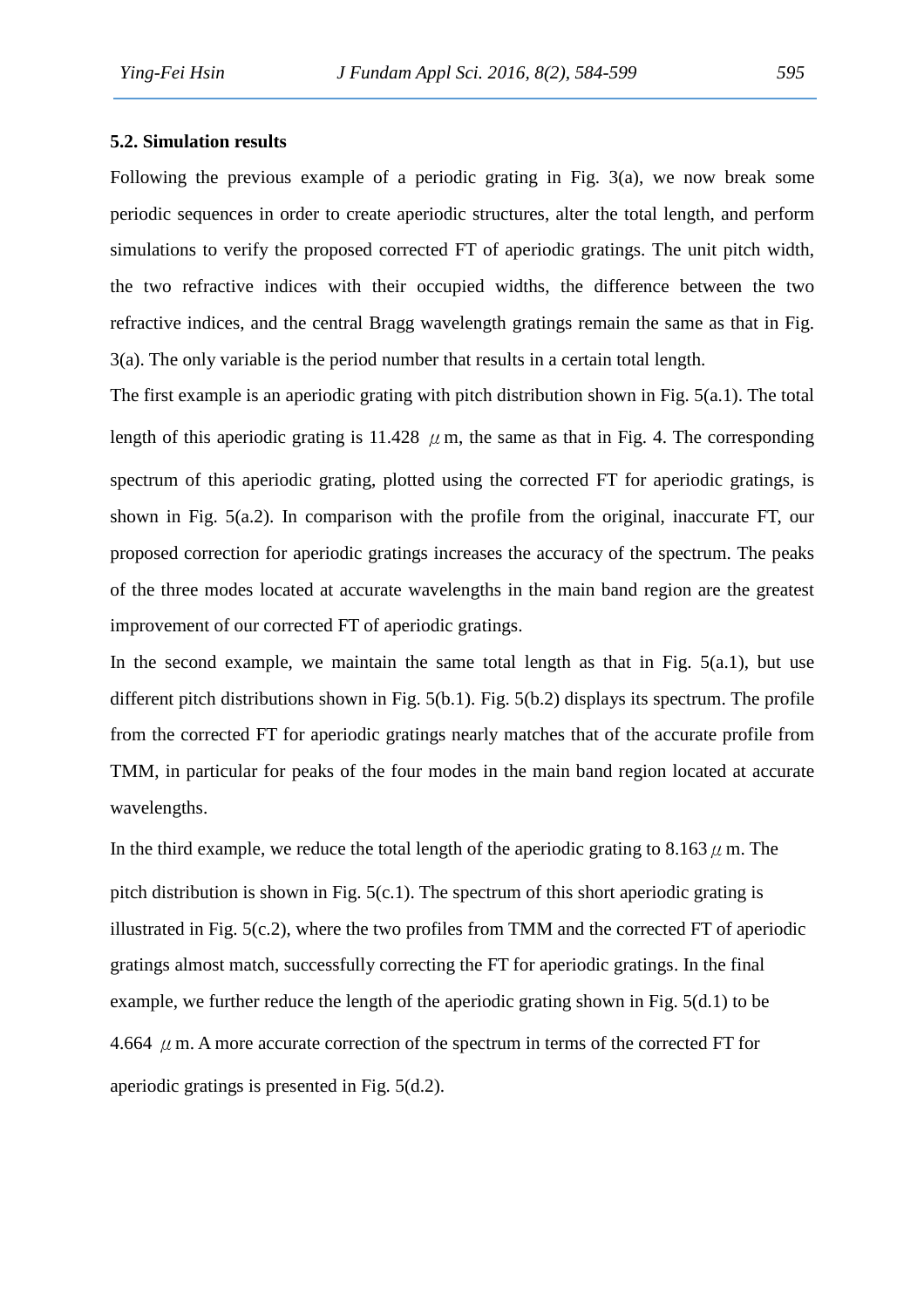



According to the four simulation examples, the rectified FT for aperiodic gratings greatly improves the original FT for high contrast refractive index grating conditions. Although the effect of the phase-accumulated error more or less accompanies an increase in total length, leading to a little incomplete correction of the bandwidth in the main band region as the total grating length increases, the proposed FT for aperiodic gratings still significantly reduces the phase-accumulated error and improves the spectrum accuracy of the original FT. In addition, modes in the main band region peak at accurate wavelengths. Furthermore, when applying a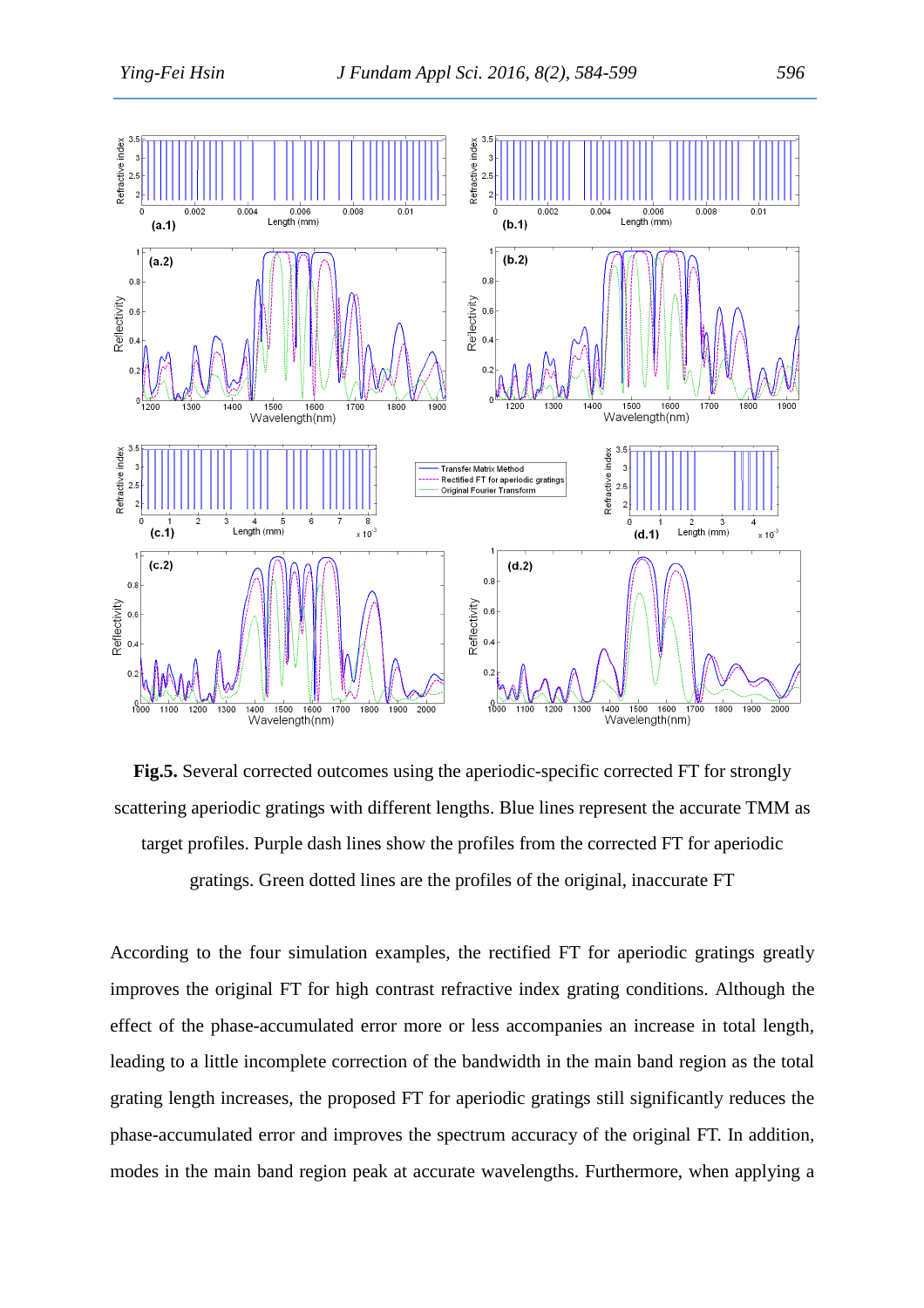strongly scattering aperiodic grating in a resonator application, such as lasing, only extremely narrow bands survive inside the cavity, reducing the importance of bandwidth accuracy. Through our simulations, we demonstrated the ability to correct the FT of aperiodic gratings, particularly for short aperiodic gratings under strong scattering conditions.

### **6. CONCLUSIONS**

We have developed a corrected Fourier transform (FT) formula for strongly scattering periodic and aperiodic lattices. The original FT, formed from the nonlinear Riccati differential equation, suffers from an inaccurate spectrum under strongly scattering conditions. We used an accurate reflective spectrum calculated using the transfer matrix method (TMM) as the target spectral profile in order to inversely obtain corrected parameters for the original FT formula. In this way, the original FT formula is largely corrected, as is the inverse FT formula. In contrast to assuming photon resonant behavior for the refractive index and coupling coefficient through models such as the Debye–Waller approximation, our approach involves inversely obtaining corrected wave numbers and the adjusted reflection intensity "*weighting factor*" from the accurate TMM for our corrected FT. In this way, we avoid directly assuming Bragg resonant behavior which may be more unpredictable and complicated than Debye–Waller approximation model in terms of aperiodic gratings. Simulations reveal that the phase-accumulation errors are hugely minimized, and the peak of each main mode is adjusted to the correct wavelength location. Finally, we believe that the proposed correction to the FT of strongly scattering lattices is helpful for algorithm development of aperiodic lattice design under high-contrast refractive index conditions so as to create a fast Fourier transform relationship between the aperiodic pitch distribution and the corresponding reflective spectrum.

## **7. ACKNOWLEDGEMENTS**

The author thanks Dr. Subhasish Chakraborty for the author's PhD research experience in the laboratory of QCL-based Nanophotonics in School of Electrical and Electronic Engineering at the University of Manchester in United Kingdom. The author was a PhD student since 2010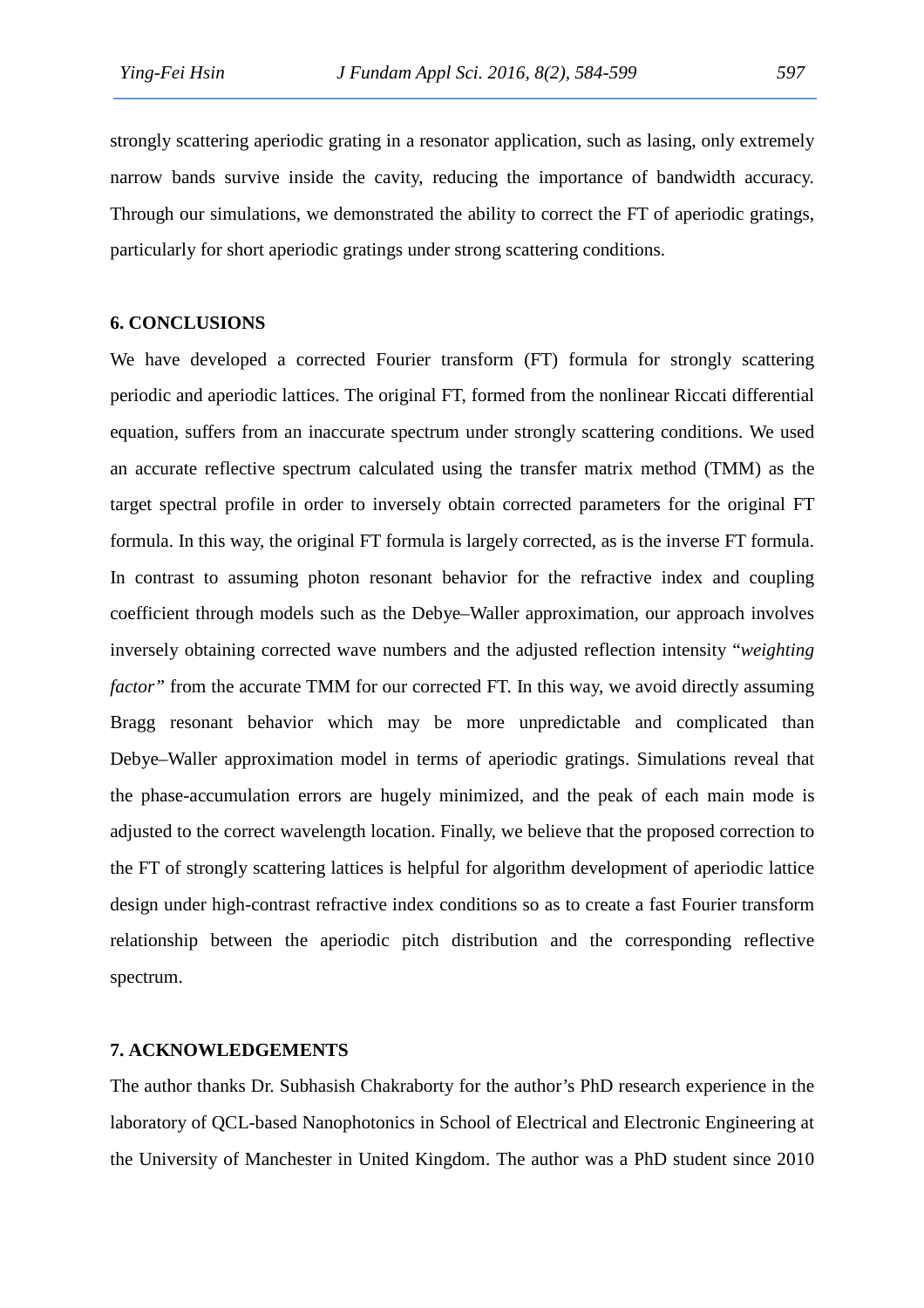and she failed the proceeding of her PhD program in 2012. The research was finished in 2015.

### **8. REFERENCES**

[1] Lazaro, J. A., Wessel, R., Koppenborg, J., Dudziak, G., Blewett, I. J., IEEE Photonic Tech. L. 2003, 15(1), 93-95, doi: 10.1109/LPT.2002.805809

[2] Verbist, M., Thourhout, D. V., Bogaerts. W., Opt. Lett. 2013, 38(3), 386-388, doi: 10.1364/OL.38.000386

[3] Jaggard, D. L., Kim, Y., J. Opt. Soc. Am. A Opt. Image Sci. Vis. 1985, 2(11), 1922-1930, doi: 10.1364/JOSAA.2.001922

[4] Zarifi, D., Soleimani, M., Abdolali, A., Phys. Rev. E 2014, 90(5), 053203, doi: 10.1103/PhysRevE.90.053203

[5] Bauer, C., Giessen, H., J. Optics 2014, 16(11), 114001, doi: 10.1088/2040-8978/16/11/114001

[6]Janssen, T., Janner, A., Acta Cryst. B 2014, B70, 617-651, doi: 10.1107/S2052520614014917

[7] Chakraborty, S., Parker, M. C., Mears, R. J., Photonics Nanostruct. 2005, 3(2-3), 139-147, doi: 10.1016/j.photonics.2005.09.011

[8] Marshall, O. P., Chakraborty, S., Khairuzzaman, M., Folland, T., Gholinia, A., J. Appl. Phys. 2013, 113(20), 203103, doi: 10.1063/1.4807636

[9] Parker, M. C., Mears, R. J., Walker, S. D., J. Opt. A: Pure Appl. Opt. 2001, 3(6), S171-S183, doi: 10.1088/1464-4258/3/6/368

[10] Parker, M. C., Walker, S. D., IEEE Photonic Tech. L. 2002, 14(9), 1321-1323, doi: 10.1109/LPT.2002.801047

[11] Mikhnev, V. A., Vainikainen, P., IEEE T. Antenn. Propag. 2000, 48(2), 293-298, doi: 10.1109/8.833079

[12] Kumar, A., Akhtar, M. J., IEEE Antennas and Propagation Society International Symposium 2013, 360-361, doi: 10.1109/APS.2013.6710841

[13] Bland-Hawthorn, J., Buryak, A., Kolossovski, K., J. Opt. Soc. Am. A Opt. Image Sci. Vis. 2008, 25(1), 153-158, doi: 10.1364/JOSAA.25.000153